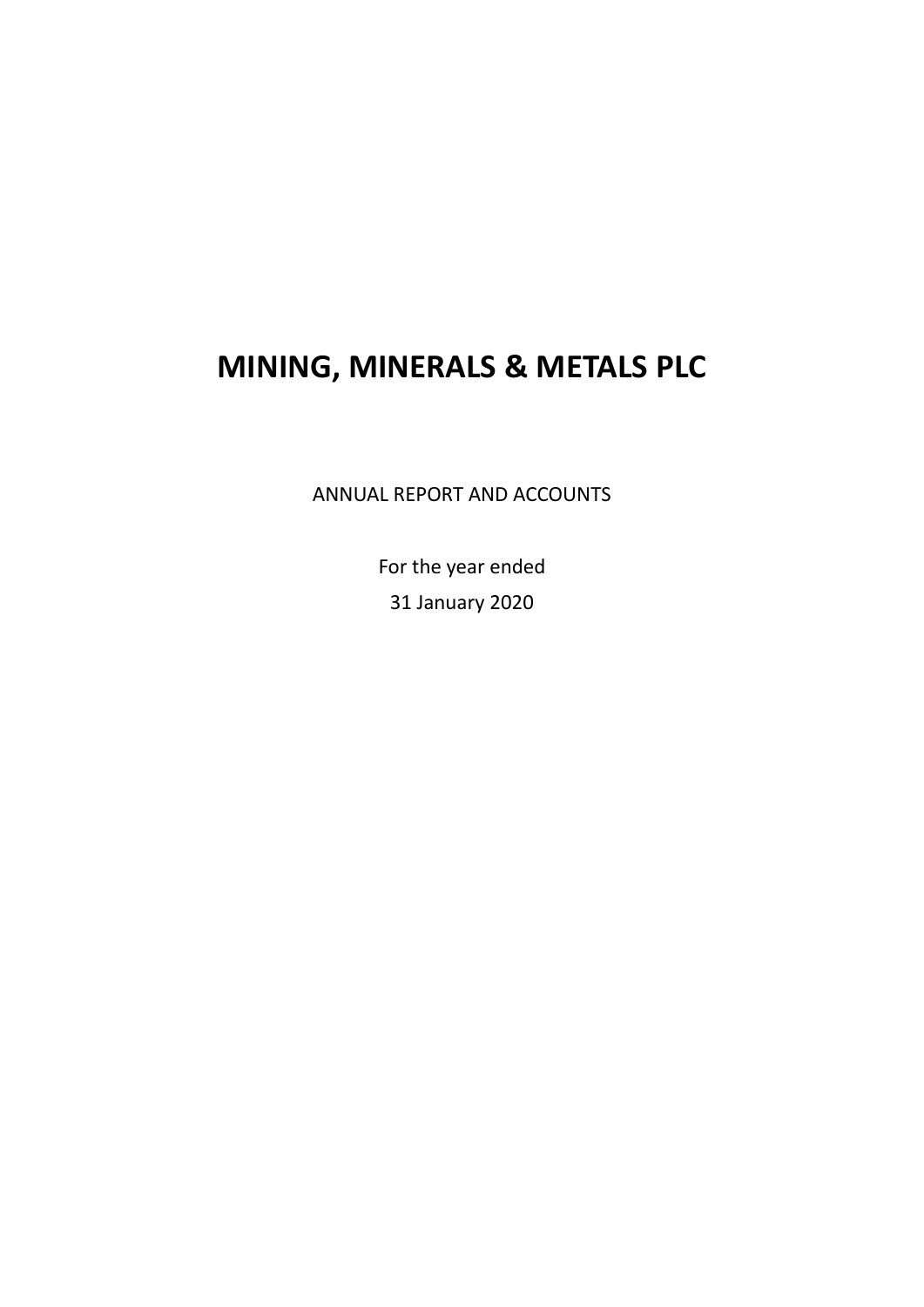# **MINING, MINERALS & METALS PLC ANNUAL REPORT AND ACCOUNTS FOR THE YEAR ENDED 31 JANUARY 2020**

# **CONTENTS PAGE** Officer and professional advisors 1 Strategic report 2 Directors' report 5 Independent auditor's report to members 7 Statement of comprehensive income 11 and 20 km statement of comprehensive income Statement of financial position 12 Statement of changes in equity 13 Statement of cash flow 14 Notes to the financial statements 15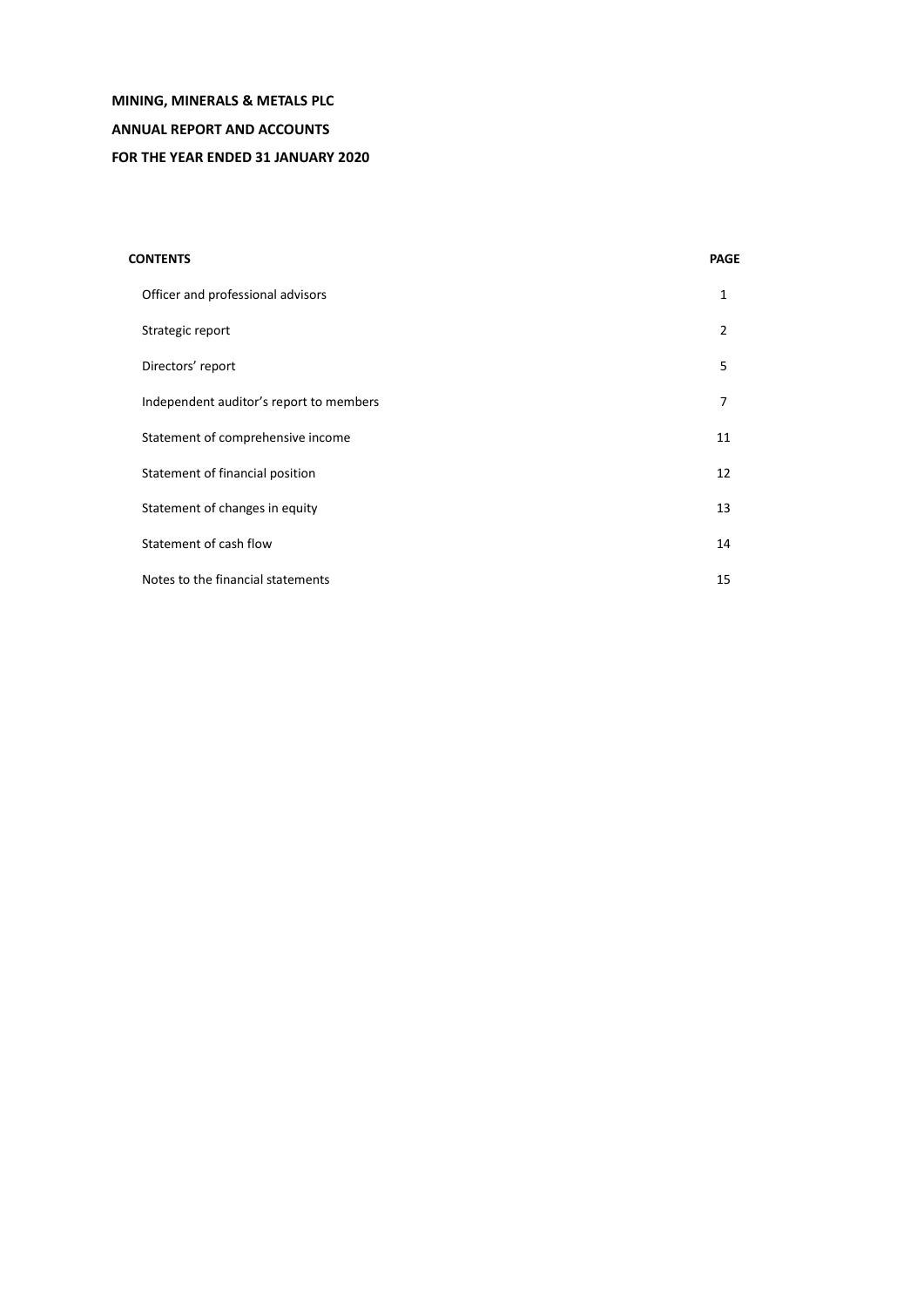# **OFFICERS AND PROFESSIONAL ADVISORS**

| <b>Directors</b>         | K Asare-Bediako (appointed 13 September 2018)  |
|--------------------------|------------------------------------------------|
|                          | M Bonner (appointed 13 September 2018)         |
|                          | M Moshe (appointed 13 September 2018)          |
|                          | P Welker (appointed 13 September 2018)         |
|                          | A Monk (appointed 18 July 2017)                |
|                          | Roy Aubrey Pitchford (appointed 9 April 2020)  |
|                          |                                                |
|                          |                                                |
| Company number           | 08377465                                       |
|                          |                                                |
|                          |                                                |
| Company Secretary        | Brendan Langheim (Resigned 31 March 2020)      |
|                          | Marcia Coelho Manarin (Appointed 1 April 2020) |
|                          |                                                |
|                          |                                                |
| <b>Registered Office</b> | New Liverpool House                            |
|                          | 15-17 Eldon Street                             |
|                          | London                                         |
|                          | EC2M 7LD                                       |
|                          |                                                |
| Auditors                 | Crowe U.K. LLP                                 |
|                          | St. Bride's House                              |
|                          | 10 Salisbury Square                            |
|                          | London                                         |
|                          | EC4Y 8EH                                       |

1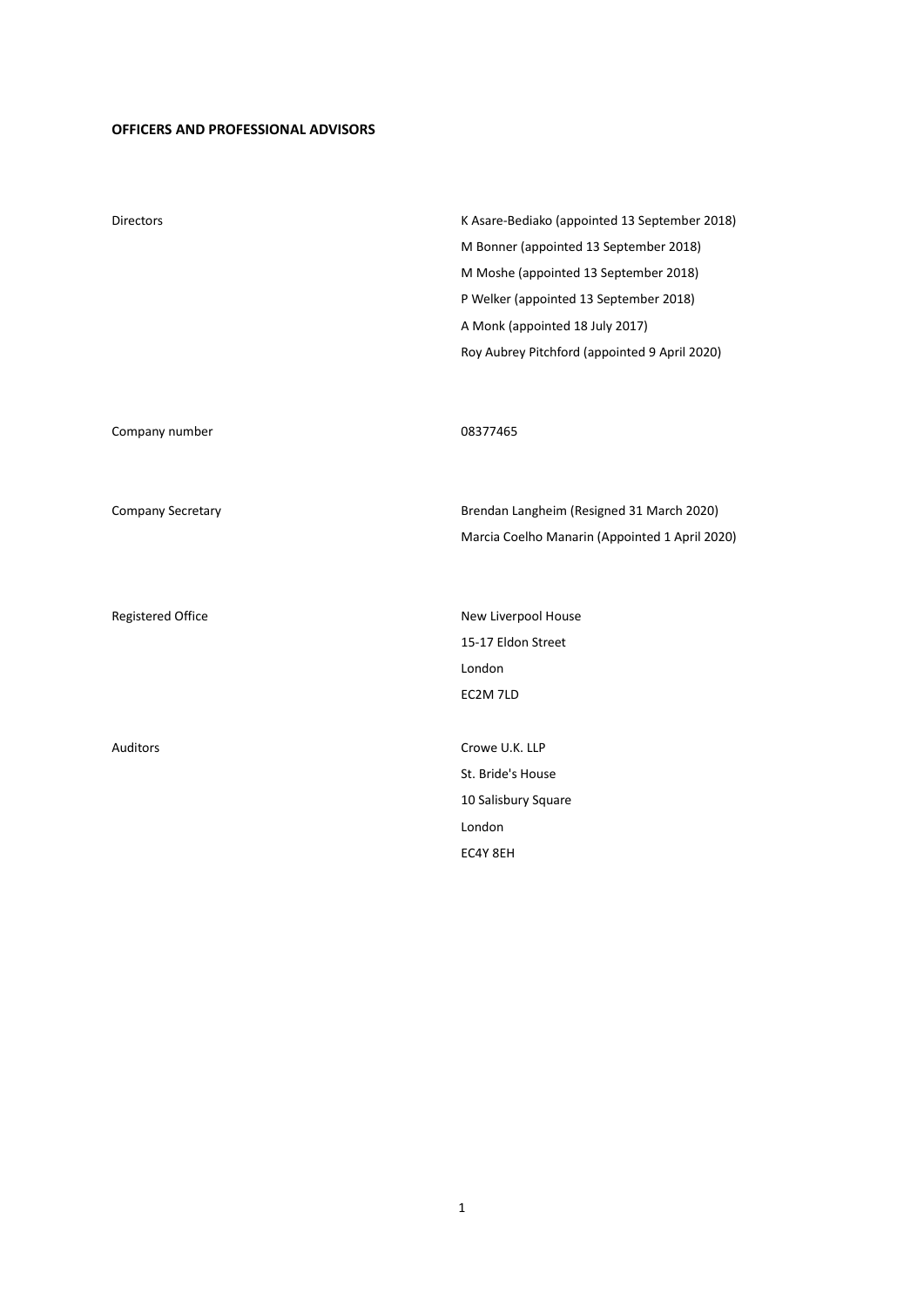### **STRATEGIC REPORT**

### **FOR THE YEAR ENDED 31 JANUARY 2020**

### **Overview**

The primary objective of the strategic report is to provide information for the shareholders and help them to assess how the directors have performed their duty, under section 172 of the Companies Act 2006, to promote the success of the company and to provide context for the related financial statements.

The duty of a director, as set out in section 172 of the Act, is to act in the way he considers, in good faith, would be most likely to promote the success of the company for the benefit of its members, and in doing so have regard (amongst other matters) to:

(a) the likely consequences of any decision in the long term;

(b) the interests of the company's employees;

(c) the need to foster the company's business relationships with suppliers, customers and others;

(d) the impact of the company's operations on the community and the environment;

(e) the desirability of the company maintaining a reputation for high standards of business conduct; and

(f) the need to act fairly as between members of the company'.

As detailed further in the review of business below the Company is in its early stages and does not have any employees other than the board of Directors. Throughout the financial year the Company was focussed on achieving a listing on the Main Market, which was achieved in March 2020. Since listing the Company is seeking a suitable acquisition and this search is ongoing.

The Company has had relatively little interaction with its members and internal stakeholders during and subsequent to the financial year and it should be noted that due to the early stage of the Company's development, the Board also deems the Company's impact on external stakeholders to have been minimal during the financial year.

### **Review of the Company's Business**

The Company was developed to undertake an acquisition of one or more businesses (either shares or assets) ("**Acquisition**") that has operations involved in natural resource exploitation that it will then look to develop and expand. The Directors are particularly seeking opportunities in the mining and Oil and Gas segments of the natural resources sector. the Company continues to evaluate potential acquisition opportunities and at the time of this report, no acquisitions have progressed Together, the Directors have many years' experience conducting corporate acquisitions and capital markets transactions across the natural resources sector, with particular emphasis on mining and Oil and Gas. They have established a network of contacts internationally within the sector and will utilise independent third parties to provide expert advice where necessary.

On March 6 2020, the Company successfully admitted its Ordinary Shares to the Official List (by way of a Standard Listing under Chapter 14 of the Listing Rules) and to the London Stock Exchange for the Ordinary Shares to be admitted to trading on the Main Market. In conjunction with this the Company has raised gross proceeds to date (including £514,000 on admission to the main market) of approximately £710,000 through the Subscriptions, involving: (i) the issue of ordinary shares of £1 each to the Founders in the Initial Subscription; (ii) the issue of Ordinary Shares to the Pre-IPO Investors; (iii) the issue of Ordinary Shares to VPI; and (iv) the issue of the Admission Subscription Shares to new investors.

### **Financing**

The Directors intend to use the net proceeds to fund the due diligence and other transaction costs in respect of the Acquisition. This due diligence will include a legal, financial, technical and operational evaluation of the Acquisition. The Directors will minimise costs expended on professional, advisory, and administrative fees. Until the acquisition is identified, it is not possible to determine how much expenditure will be required on legal, financial, technical, and operational costs. Additionally, the Company has considerable flexibility in how it would be able to finance the consideration for the Acquisition, which will include the net proceeds (the residual net proceeds after all expenses related to due diligence and transaction costs paid out of Net Proceeds) together with the potential to incur indebtedness and/or to issue further listed equity (whether to raise additional cash or as transaction consideration).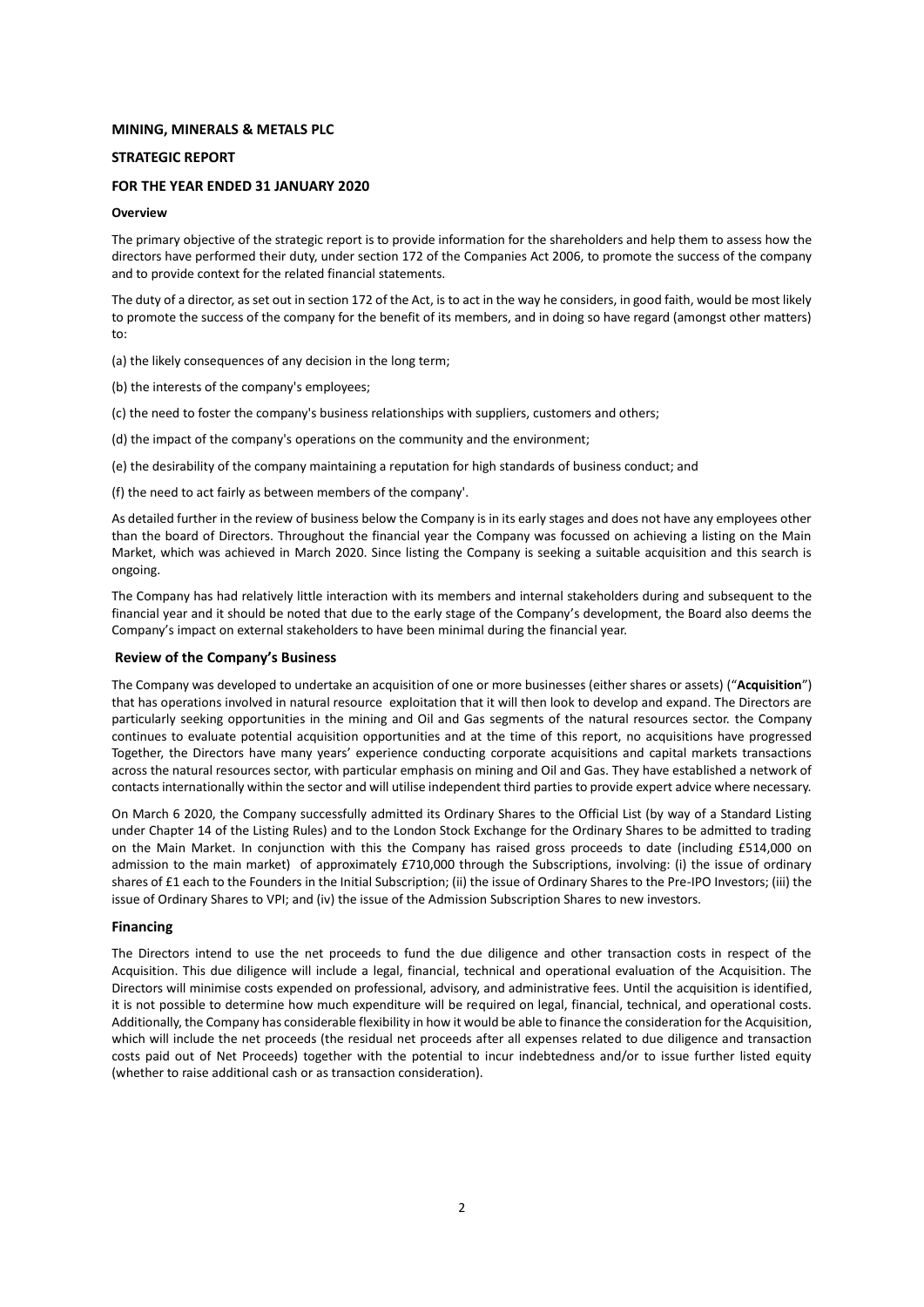### **STRATEGIC REPORT**

## **FOR THE YEAR ENDED 31 JANUARY 2020**

### **Key Performance Indicators**

The Directors track the following as the Company's key performance indicators ('KPls'):

- Administrative expenses
- Cash holdings

The Company's accounting systems track performance on a monthly basis in particular focusing on working capital needs. These KPls will be refined and augmented as the Company's business develops. lf the Acquisition is completed; the Directors expect the KPls to focus on revenue generation and the growth of the acquisition target.

### **Principal Risks and Uncertainties**

The Directors consider the principal risks and uncertainties facing the Company and a summary of the key measures taken to mitigate those risks are as follows:

### **Financial risks**

The effective management of its financial exposures is central to preserving the Company's performance. The Company is exposed to financial market risks and may be impacted negatively by fluctuations in general capital market sentiment and cyclicality. These factors may create volatility in the Company's results to the extent that they are not effectively hedged.

The Company's outsourced finance team provides support to the board to ensure accurate financial reporting and tracking of business performance. Reporting on financial performance is provided on a regular basis to senior management and the Board.

### **Operational risks**

The success of the Company's business strategy is dependent on its ability to complete acquisition opportunities and the subsequent performance of the acquired entities.

The Directors seek to manage these risks by leveraging the experience of the executive team and complementary skill sets of the non-executive directors to prudently identify, pursue and execute on acquisition opportunities.

The review of acquisition targets involves an assessment of the target's business and the markets it operates in, its business plans and management capabilities. ln identifying and assessing potential targets, the Board considers the risk profile of the business concerned, in particular, its financial and commercial viability and suitability for a listed company. The Board consults its Financial Advisor and Broker throughout as a means of mitigating risk and complying with the listing Rules. Performance is monitored regularly and reported to the Board.

# **Corporate Responsibility**

The Company takes its responsibilities as a corporate citizen seriously. The Board's primary goal is to create shareholder value but in a responsible manner that serves all stakeholders.

### **Governance**

The Board considers social governance as a critical component of the Company's success. The Company has an effective and engaged Board with a strong non-executive presence from diverse backgrounds. The Board is committed to ensuring that particularly as the Company's business develops, the Company's values are reinforced, effective risk management practices are implemented and that the Company adheres to high standards of corporate governance.

The management report for the period is constituted by the content of the Strategic Report and Directors' Report.

# **Growth Strategy and Outlook**

The Company's near-term goals are to execute its acquisition strategy. ln the event of the completion of the Acquisition, the Board expects the immediate focus is to be on developing and expanding the acquisition target.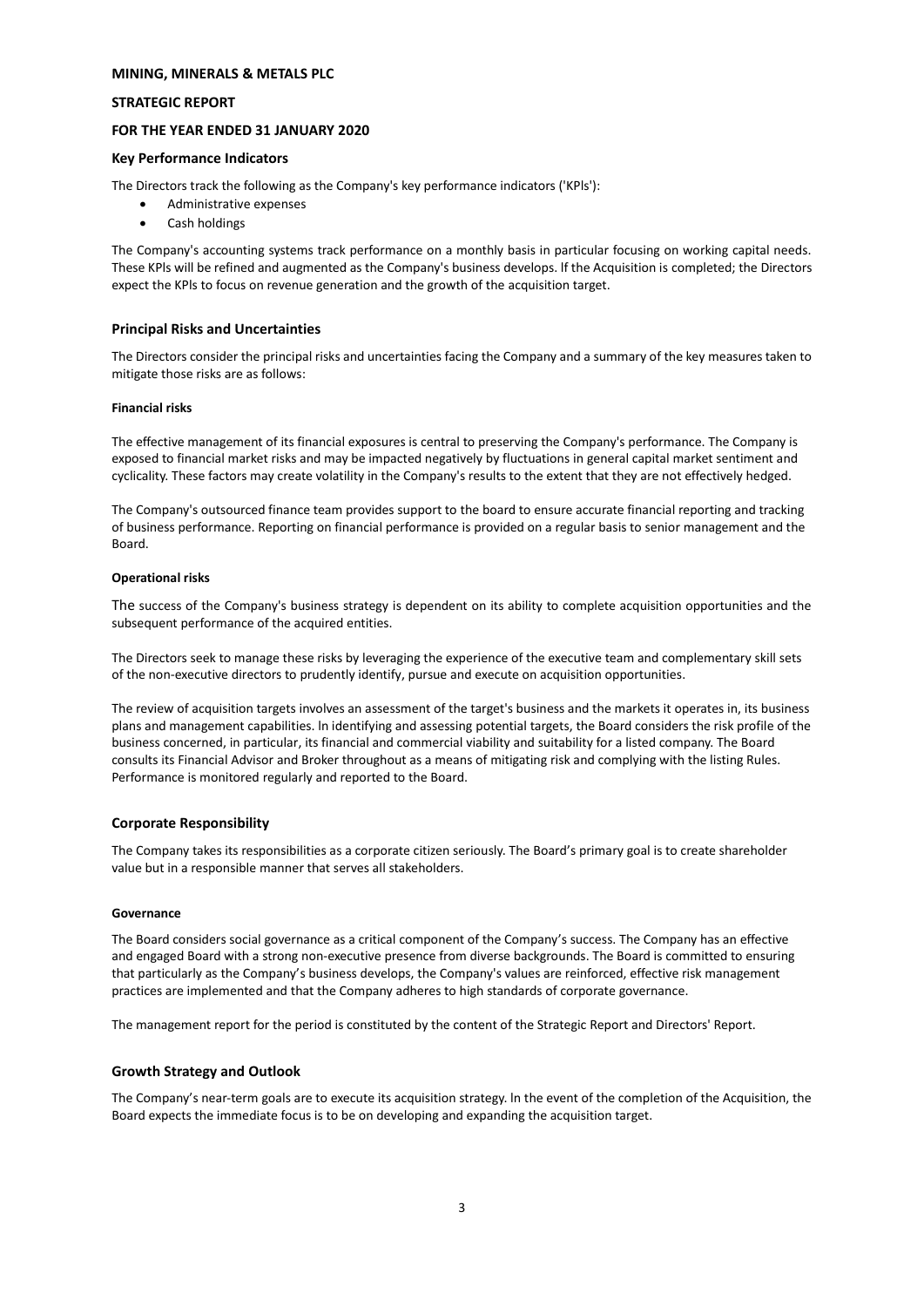# **STRATEGIC REPORT**

# **FOR THE YEAR ENDED 31 JANUARY 2020**

# **Going Concern**

These financial statements are prepared on the going concern basis. The going concern basis assumes that the Company will continue in operation for the foreseeable future and will be able to realise its assets and discharge its liabilities and commitments in the normal course of business.

The Company has limited administrative expenses associated with its continuing operations and its liabilities are limited to trade payables associated with the administrative expenditure. The Directors have prepared budgetary forecasts for the period ended 31 March 2022, considering operating cashflows and expenditure requirements for the Company. As disclosed in the review of the company's business, the company has raised £710,000 through subscriptions to the date of this report.

The Directors are of the opinion that the Company will be able to undertake its planned activities through to the period ended 31 March 2022 and have prepared the financial statements on the going concern basis. The financial statements do not include any adjustments that would result if the Group was unable to continue as a going concern.

On behalf of the Board on 28th May 2020,

**Andrew Monk** *Director*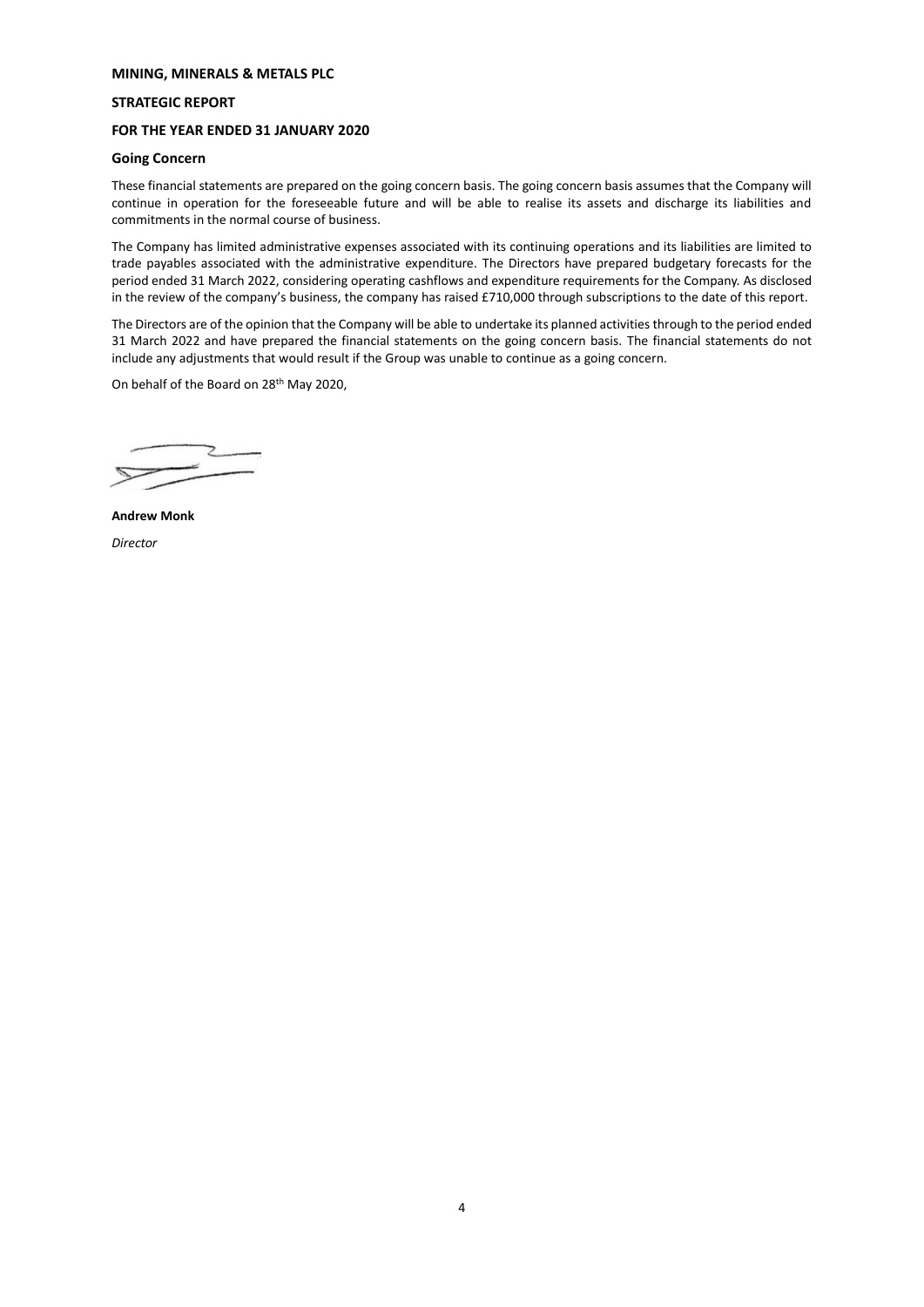### **DIRECTORS' REPORT**

### **FOR THE YEAR ENDED 31 JANUARY 2020**

### **Directors' report**

The Directors present their report together with the audited financial statements, for the year ended 31 January 2020.

The Company was incorporated on 28 January 2013 in England and Wales, as private company, it re-registered as a public limited company on 22 October 2018. The company was subsequently listed on the Main Market for listed securities of the London Stock Exchange on 6<sup>th</sup> March 2020.

### **Results and dividends**

The results for the period are set out in the Statement of Comprehensive Income on page 11. The Directors do not recommend the payment of a dividend on the ordinary shares.

### **Directors**

The Directors of the Company during the year were, all are non-executive Directors:

K Asare-Bediako (appointed 13 September 2018)

M Bonner (appointed 13 September 2018)

M Moshe (appointed 13 September 2018)

P Welker (appointed 13 September 2018)

A Monk (appointed 18 July 2017)

### **Directors' interest**

The interest and deemed interest in the share capital of the Company and its related corporation by the Directors at the end of financial year are as follows:

| Name                               | <b>Number of Ordinary Shares</b><br>held | <b>Percentage of Existing Ordinary</b><br><b>Shares</b> |
|------------------------------------|------------------------------------------|---------------------------------------------------------|
| Moshe Capital *                    | 3,200,000                                | 22.0%                                                   |
| VSA Capital Private Investment PLC | 1,177,061                                | 8.1%                                                    |
| <b>Matthew Bonner</b>              | 1,100,000                                | 7.6%                                                    |
| Paul Ryan Welker                   | 1,100,000                                | 7.6%                                                    |
| Andrew Monk                        | 800,000                                  | 5.5%                                                    |

\*Two of the Directors, Mametja Moshe and Kay Asare-Bediako, are shareholders in Moshe Capital holding 75 % and 25% of the share capital of Moshe Capital respectively. Moshe Capital are not engaged to provide services to the company.

#### **Dividend policy**

The Company's current intention is to retain any earnings for use in its business operations, and the Company does not anticipate declaring any dividends in the foreseeable future. The Company will only pay dividends to the extent that to do so is in accordance with all applicable laws.

# **Auditors and disclosure of information**

The directors confirm that:

- there is no relevant audit information of which the Company's statutory auditor is unaware; and
- each Director has taken all the necessary steps he ought to have taken as a Director in order to make himself aware of any relevant audit information and to establish that the Company's statutory auditor is aware of that information.

This confirmation is given and should be interpreted in accordance with the provisions of Section 418 of the Companies Act 2006.

#### **Responsibility Statement**

The directors are responsible for preparing the annual report and the financial statements in accordance with applicable law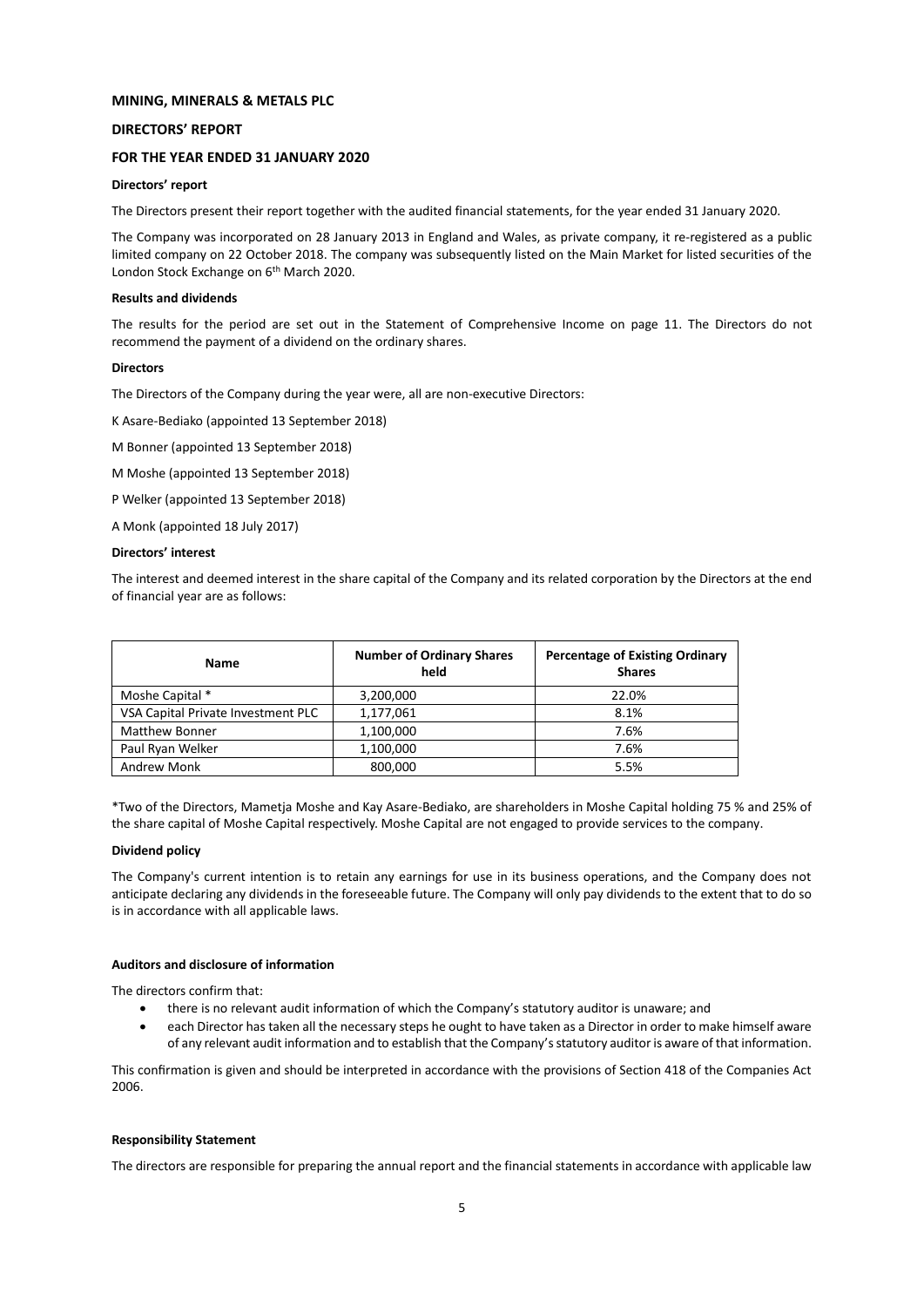### **DIRECTORS' REPORT**

### **FOR THE YEAR ENDED 31 JANUARY 2020**

and regulations. Company law requires the directors to prepare financial statements for each financial period. Under that law the directors have elected to prepare financial statements for the Company in accordance with International Financial Reporting Standards (IFRS) as adopted by the European Union (EU).

Under company law the directors must not approve the financial statements unless they are satisfied that they give a true and fair view of the state of affairs of the Company and of the profit or loss of the company for that period. In preparing these financial statements, the directors are required to:

- select suitable accounting policies and then apply them consistently;
- make judgements and estimates that are reasonable and prudent;
- state whether applicable accounting standards have been followed, subject to any material departures disclosed and explained in the financial statements;
- prepare the financial statements on the going concern basis unless it is inappropriate to presume that the Company will continue in business.

The directors are responsible for keeping adequate accounting records which disclose with reasonable accuracy at any time, the financial position of the Company to enable them ensure that the financial statements comply with the requirements of the Companies Act 2006. They are also responsible for safeguarding the assets of the Company and hence for taking reasonable steps for the prevention and detection of fraud and other irregularities.

The maintenance and integrity of the Mining, Minerals & Metals Plc website is the responsibility of the Directors; work carried out by the auditors does not involve the consideration of these matters and, accordingly, the auditors accept no responsibility for any changes that may have occurred in the accounts since they were initially presented on the website.

The directors confirm, to the best of their knowledge that:

- the financial statements, prepared in accordance with the relevant financial reporting framework, give a true and fair view of the assets, liabilities, financial position and profit or loss of the Company; and
- the Strategic Report include a fair review of the development and performance of the business and the financial position of the Company, together with a description of the principal risks and uncertainties that it faces.
- the annual report and financial statements, taken as a whole, are fair, balanced and understandable and provide the information necessary for shareholders to assess the company's performance, business model and strategy.

#### **Financial risk management and future development**

An indication of the likely future developments in the business of the Company are included in the Strategic Report. An explanation of the Company's financial risk management objectives, policies and strategies is set out in note 8.

### **Auditors**

The auditors, Crowe U.K. LLP, have expressed their willingness to continue in office and a resolution to reappoint them will be proposed at the Annual General Meeting.

#### **Events after the reporting date**

On March 6 2020, the Company successfully admitted its Ordinary Shares to the Official List (by way of a Standard Listing under Chapter 14 of the Listing Rules) and to the London Stock Exchange for the Ordinary Shares to be admitted to trading on the Main Market. In conjunction with this the Company raised gross proceeds of approximately £514,000 the issue of the Admission Subscription Shares to new investors.

The economic environment has changed materially since the year end following the onset of the global COVID-19 pandemic. The Board does expect the pandemic to have significant impact on the company's operations.

The Directors' Report was approved by the Board of Directors on 28<sup>th</sup> May 2020 and is signed on its behalf by:

**Andrew Monk** *Director*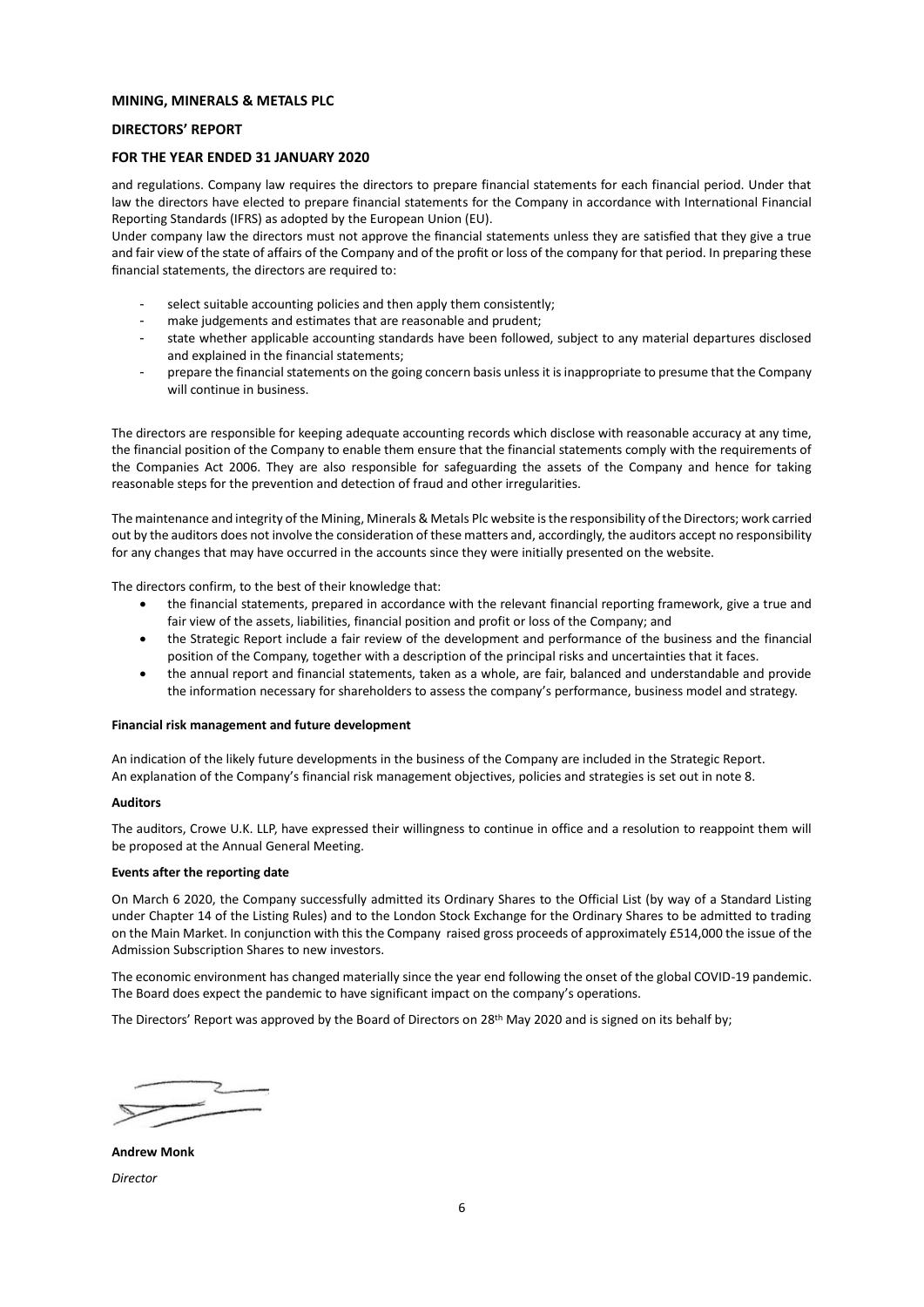### **Opinion**

We have audited the financial statements of Mining, Minerals & Metals Plc (the "Company") for the year ended 31 January 2020 which comprise the Statement of Comprehensive Income, Statement of Financial Position, Statement of Changes in Equity and Statement of Cash Flows and notes to the financial statements, including a summary of significant accounting policies. The financial reporting framework that has been applied in their preparation is applicable law and International Financial Reporting Standards (IFRSs) as adopted by the European Union.

In our opinion, the financial statements:

- give a true and fair view of the state of the company's affairs as at 31 January 2020 and of its loss for the year then ended;
- have been properly prepared in accordance with International Financial Reporting Standards as adopted by the European Union;
- have been prepared in accordance with the requirements of the Companies Act 2006.

#### **Basis for opinion**

We conducted our audit in accordance with International Standards on Auditing (UK) (ISAs (UK)) and applicable law. Our responsibilities under those standards are further described in the Auditor's responsibilities for the audit of the financial statements section of our report. We are independent of the Company in accordance with the ethical requirements that are relevant to our audit of the financial statements in the UK, including the FRC's Ethical Standard, and we have fulfilled our other ethical responsibilities in accordance with these requirements. We believe that the audit evidence we have obtained is sufficient and appropriate to provide a basis for our opinion.

#### **Conclusions relating to going concern**

We have nothing to report in respect of the following matters in relation to which ISAs (UK) require us to report to you when:

- The directors' use of the going concern basis of accounting in the preparation of the financial statements is not appropriate; or
- The directors have not disclosed in the financial statements any identified material uncertainties that may cast significant doubt about the Company's ability to continue to adopt the going concern basis of accounting for a period of at least twelve months from the date when the financial statements are authorised for issue.

#### **Overview of our audit approach**

### *Materiality*

In planning and performing our audit we applied the concept of materiality. An item is considered material if it could reasonably be expected to change the economic decisions of a user of the financial statements. We used the concept of materiality to both focus our testing and to evaluate the impact of misstatements identified.

Based on our professional judgement, we determined overall materiality for the financial statements as a whole to be £1,250 based on 5% of the net loss before tax.

We use a different level of materiality ('performance materiality') to determine the extent of our testing for the audit of the financial statements. Performance materiality is set based on the audit materiality as adjusted for the judgements made as to the entity risk and our evaluation of the specific risk of each audit area having regard to the internal control environment.

Where considered appropriate performance materiality may be reduced to a lower level, such as, for related party transactions and directors' remuneration.

We agreed with the Audit Committee to report to it all identified errors in excess of £40. Errors below that threshold would also be reported to it if, in our opinion as auditor, disclosure was required on qualitative grounds.

### *Overview of the scope of our audit*

Mining, Minerals & Metals Plc is the only component included in the scope of the audit. Its location is London, United Kingdom.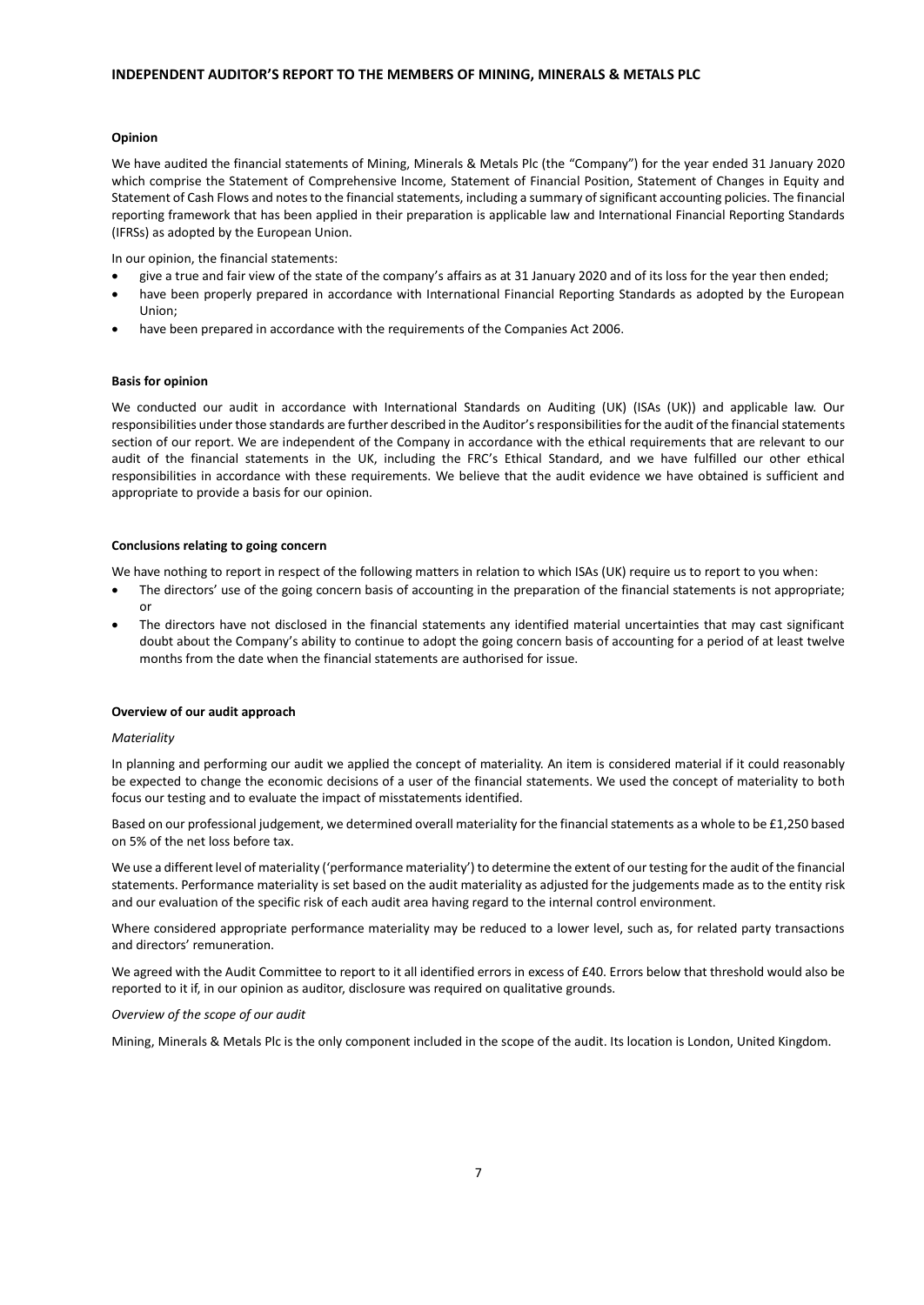#### *Extent to which the audit is capable of detecting irregularities, including fraud*

We design our procedures so as to obtain sufficient appropriate audit evidence that the financial statements are not materially misstated due to non-compliance with laws and regulations or due to fraud or error.

We are not responsible for preventing non-compliance and cannot be expected to detect non-compliance with all laws and regulations – this responsibility lies with management.

Based on our understanding of the Company and industry, discussions with management and the Audit Committee we identified financial reporting standards, and Companies Act 2006 as having a direct effect on the amounts and disclosures in the financial statements.

Our audit procedures included:

- enquiry of management about the Company's policies, procedures and related controls regarding compliance with laws and regulations and if there are any known instances of non-compliance;
- examining supporting documents for all material balances, transactions and disclosures;
- review of the Board of directors and the Audit Committee minutes;
- enquiry of management about litigations and claims and inspection of relevant correspondence
- evaluation of the selection and application of accounting policies related to subjective measurements and complex transactions;
- analytical procedures to identify any unusual or unexpected relationships;
- testing the appropriateness of journal entries recorded in the general ledger and other adjustments made in the preparation of the financial statements;
- review of accounting estimates for biases.

Owing to the inherent limitations of an audit, there is an unavoidable risk that some material misstatements of the financial statements may not be detected, even though the audit is properly planned and performed in accordance with the ISAs (UK).

The potential effects of inherent limitations are particularly significant in the case of misstatement resulting from fraud because fraud may involve sophisticated and carefully organised schemes designed to conceal it, including deliberate failure to record transactions, collusion or intentional misrepresentations being made to us.

### **Key Audit Matters**

inappropriate.

Key audit matters are those matters that, in our professional judgement, were of most significance in our audit of the financial statements of the current period and include the most significant assessed risks of material misstatement (whether or not due to fraud) that we identified. These matters included those which had the greatest effect on: the overall audit strategy, the allocation of resources in the audit; and directing the efforts of the engagement team. These matters were addressed in the context of our audit of the financial statements as a whole, and in forming our opinion thereon, and we do not provide a separate opinion on these matters.

This is not a complete list of all risks identified by our audit.

| Key audit matter                                                                                                                                                                                                                                                                                                                                                                                                  | How the scope of our audit addressed the key audit matter                                                                                                                                                                                                                                                                                            |
|-------------------------------------------------------------------------------------------------------------------------------------------------------------------------------------------------------------------------------------------------------------------------------------------------------------------------------------------------------------------------------------------------------------------|------------------------------------------------------------------------------------------------------------------------------------------------------------------------------------------------------------------------------------------------------------------------------------------------------------------------------------------------------|
| Going Concern                                                                                                                                                                                                                                                                                                                                                                                                     | We have obtained and reviewed the Board's working capital forecasts used<br>to support the going concern basis of preparation which considers the cash                                                                                                                                                                                               |
| The Board is responsible for ensuring that it is<br>appropriate to prepare the Company's financial<br>statements using the going concern basis and<br>that it has sufficient resources to remain in<br>operational existence for a period of at least 12<br>months from the date of approving the financial<br>statements. We considered the risk that the use<br>of the<br>assumption<br>going<br>concern<br>was | resources of the Company to be sufficient to cover ongoing operational<br>costs for the foreseeable future. We have corroborated the key inputs<br>being the operating costs per annum and the existing cash balance<br>maintained by the company. This included confirming the receipt of the<br>cash raised post year end as disclosed in note 13. |

Our audit procedures in relation to these matters were designed in the context of our audit opinion as a whole. They were not designed to enable us to express an opinion on these matters individually and we express no such opinion.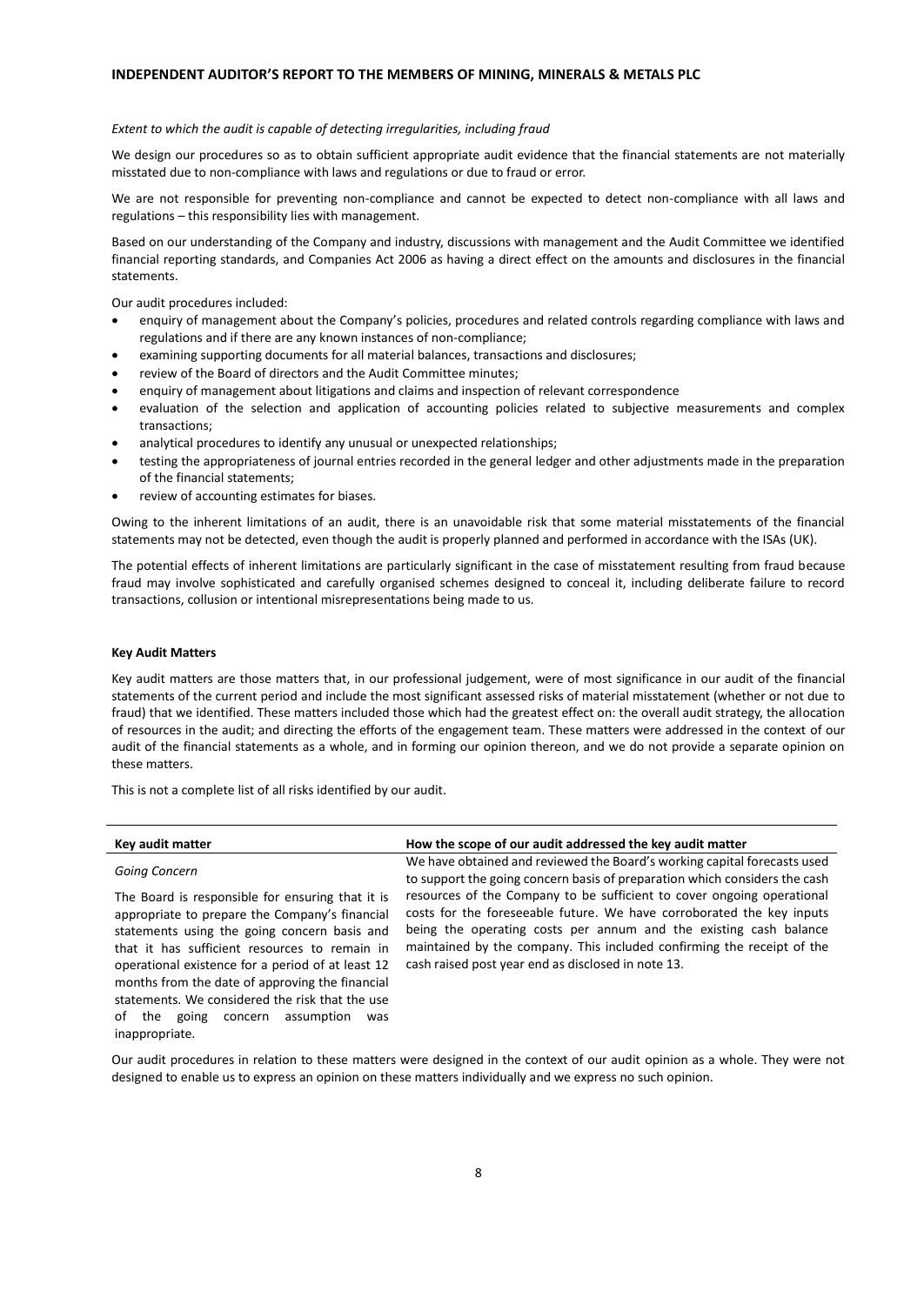# **INDEPENDENT AUDITOR'S REPORT TO THE MEMBERS OF MINING, MINERALS & METALS PLC**

#### **Other information**

The directors are responsible for the other information. The other information comprises the information included in the annual report, other than the financial statements and our auditor's report thereon. Our opinion on the financial statements does not cover the other information and, except to the extent otherwise explicitly stated in our report, we do not express any form of assurance conclusion thereon.

In connection with our audit of the financial statements, our responsibility is to read the other information and, in doing so, consider whether the other information is materially inconsistent with the financial statements or our knowledge obtained in the audit or otherwise appears to be materially misstated. If we identify such material inconsistencies or apparent material misstatements, we are required to determine whether there is a material misstatement in the financial statements or a material misstatement of the other information. If, based on the work we have performed, we conclude that there is a material misstatement of this other information, we are required to report that fact.

We have nothing to report in this regard.

### **Opinions on other matters prescribed by the Companies Act 2006**

In our opinion based on the work undertaken in the course of our audit

- the information given in the strategic report and the directors' report for the financial period for which the financial statements are prepared is consistent with the financial statements; and
- the strategic report and directors' report have been prepared in accordance with applicable legal requirements.

#### **Matters on which we are required to report by exception**

In the light of the knowledge and understanding of the Company and its environment obtained in the course of the audit, we have not identified material misstatements in the strategic report or the directors' report.

We have nothing to report in respect of the following matters in relation to which the Companies Act 2006 requires us to report to you if, in our opinion:

- adequate accounting records have not been kept by the Company, or returns adequate for our audit have not been received from branches not visited by us; or
- the financial statements and the part of the directors' remuneration report to be audited are not in agreement with the accounting records and returns; or
- certain disclosures of directors' remuneration specified by law are not made; or
- we have not received all the information and explanations we require for our audit

### **Responsibilities of the directors for the financial statements**

As explained more fully in the directors' responsibilities statement set out on page 5 the directors are responsible for the preparation of the financial statements and for being satisfied that they give a true and fair view, and for such internal control as the directors determine is necessary to enable the preparation of financial statements that are free from material misstatement, whether due to fraud or error.

In preparing the financial statements, the directors are responsible for assessing the Company's ability to continue as a going concern, disclosing, as applicable, matters related to going concern and using the going concern basis of accounting unless the directors either intend to liquidate the Company or to cease operations, or have no realistic alternative but to do so.

### **Auditor's responsibilities for the audit of the financial statements**

Our objectives are to obtain reasonable assurance about whether the financial statements as a whole are free from material misstatement, whether due to fraud or error, and to issue an auditor's report that includes our opinion. Reasonable assurance is a high level of assurance but is not a guarantee that an audit conducted in accordance with ISAs (UK) will always detect a material misstatement when it exists. Misstatements can arise from fraud or error and are considered material if, individually or in the aggregate, they could reasonably be expected to influence the economic decisions of users taken on the basis of these financial statements.

A further description of our responsibilities for the audit of the financial statements is located on the Financial Reporting Council's website at: www.frc.org.uk/auditorsresponsibilities. This description forms part of our auditor's report.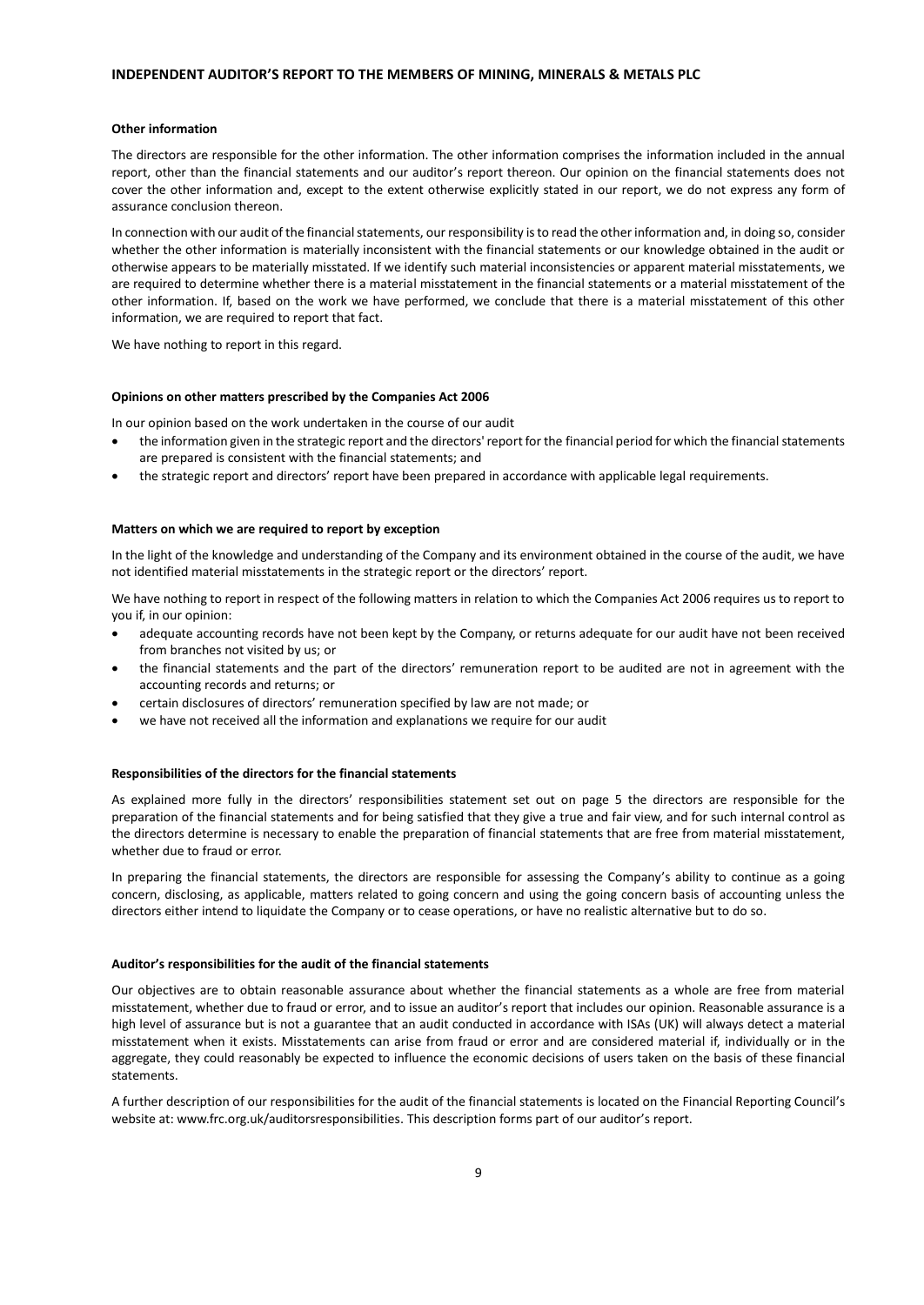# **INDEPENDENT AUDITOR'S REPORT TO THE MEMBERS OF MINING, MINERALS & METALS PLC**

#### **Other matters which we are required to address**

We were appointed by management to audit the financial statements for the period ending 31 January 2020. Our total uninterrupted period of engagement is 1 year, covering the period ending 31 January 2020.

The non-audit services prohibited by the FRC's Ethical Standard were not provided to the Company and we remain independent of the Company in conducting our audit.

Our audit opinion is consistent with the additional report to the audit committee.

### **Use of our report**

This report is made solely to the Company's members, as a body, in accordance with Chapter 3 of Part 16 of the Companies Act 2006. Our audit work has been undertaken so that we might state to the Company's members those matters we are required to state to them in an auditor's report and for no other purpose. To the fullest extent permitted by law, we do not accept or assume responsibility to anyone other than the Company and the Company's members as a body, for our audit work, for this report, or for the opinions we have formed.

M Stallabress

Matthew Stallabrass Senior Statutory Auditor For and on behalf of Crowe U.K. LLP, Statutory Auditor, St Brides House, 10 Salisbury Square, London, EC4Y 8EH Date: 28th May 2020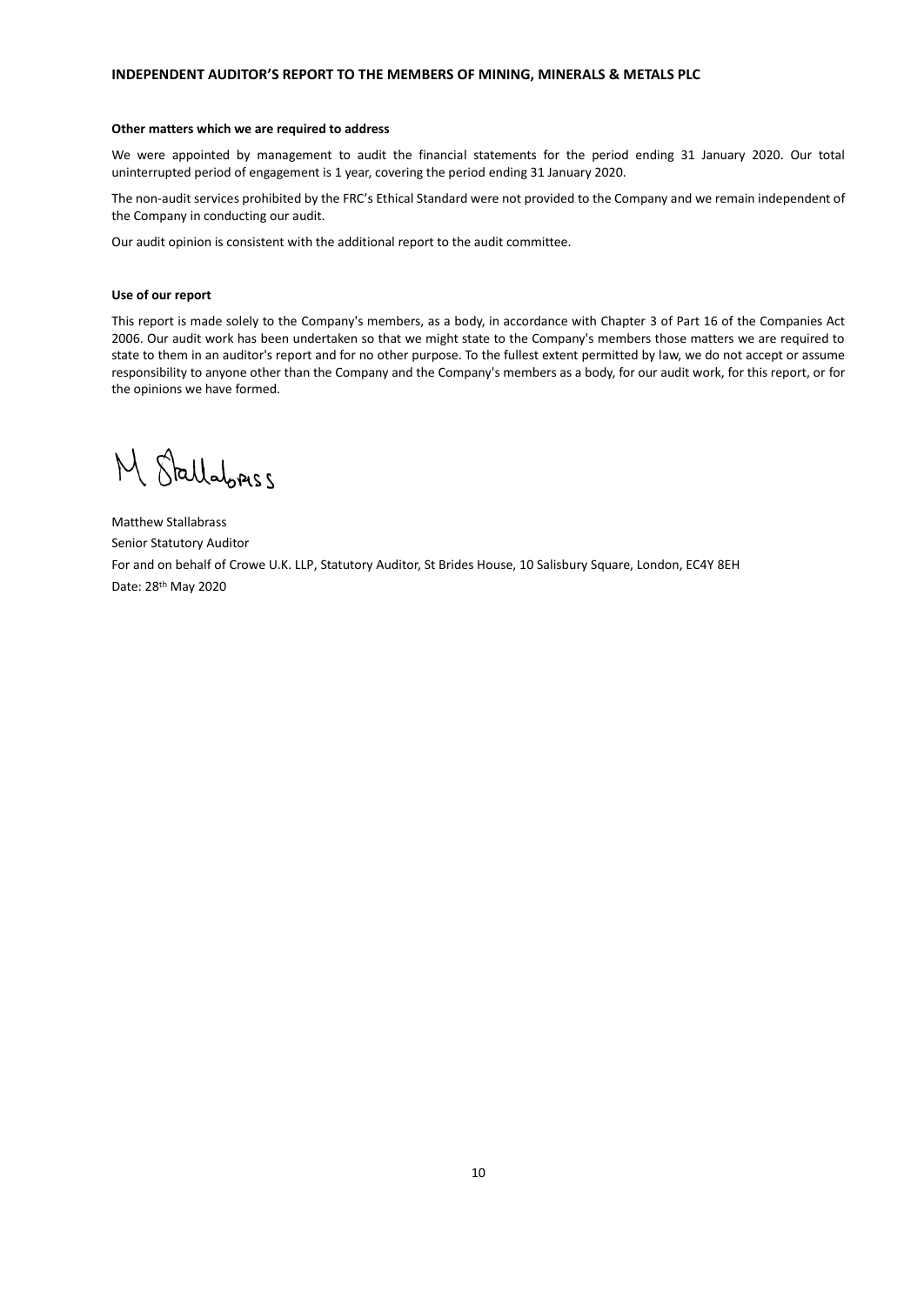# **STATEMENT OF COMPREHENSIVE INCOME**

# **FOR THE YEAR ENDED 31 JANUARY 2020**

|                                     |             | Year<br>ended<br>31 January<br>2020<br>£ | Year<br>ended<br>31 January<br>2019<br>£ |
|-------------------------------------|-------------|------------------------------------------|------------------------------------------|
|                                     | <b>Note</b> |                                          |                                          |
| Revenue                             |             |                                          |                                          |
| Administrative expenses             |             | (39, 338)                                | (136, 357)                               |
| <b>Operating profit</b>             |             | (39, 338)                                | (136, 357)                               |
| Finance costs                       |             |                                          |                                          |
| <b>Profit before taxation</b>       |             |                                          |                                          |
| Income tax                          | 4           |                                          |                                          |
| <b>Total comprehensive loss</b>     |             |                                          |                                          |
| for the year                        | 3           | (39, 338)                                | (136, 357)                               |
|                                     |             |                                          |                                          |
| Loss per share                      |             |                                          |                                          |
| Basic and diluted (pence per share) | 11          | 0.27                                     | 3.21                                     |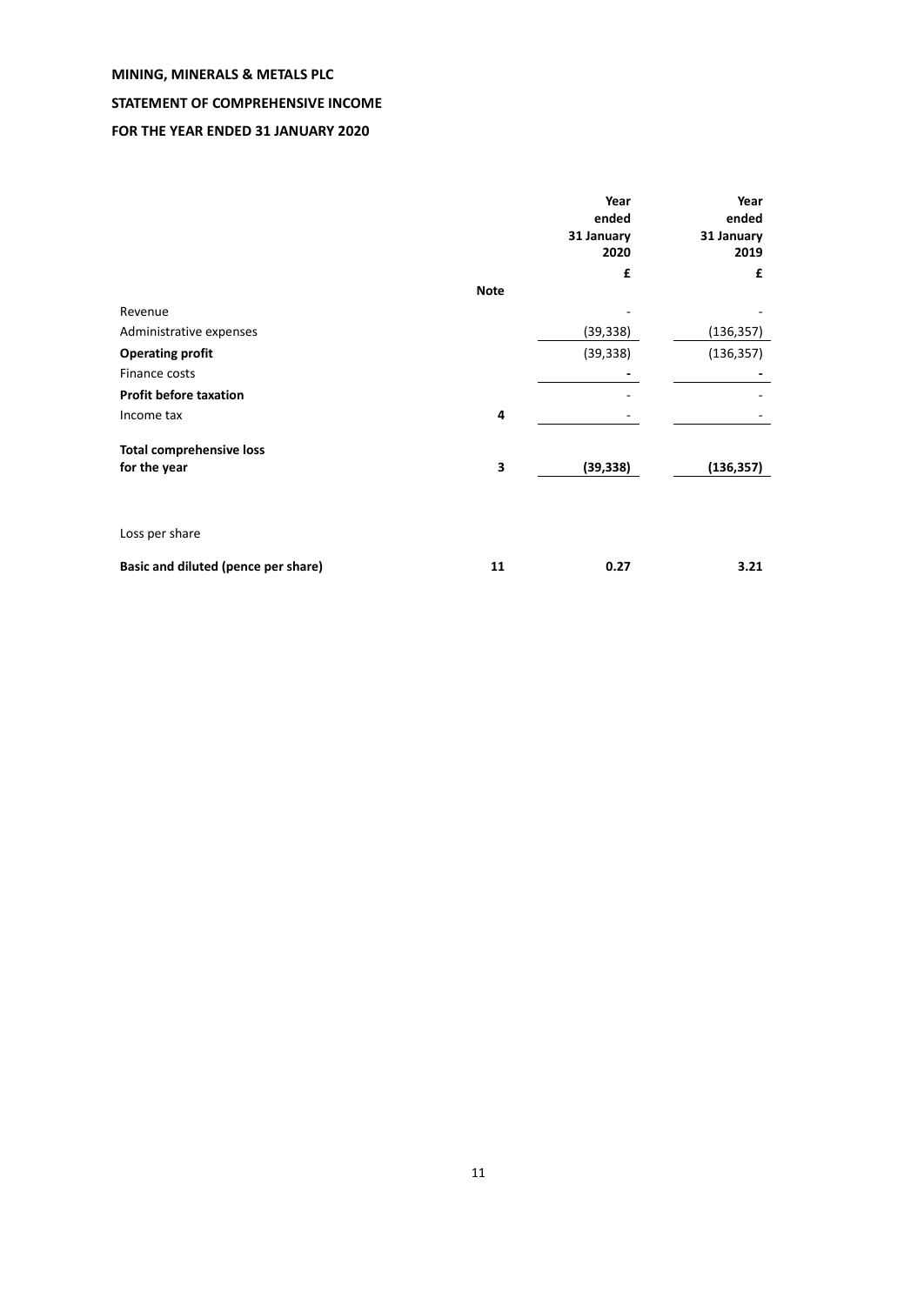# **MINING, MINERALS & METALS PLC STATEMENT OF FINANCIAL POSITION**

# **AS AT 31 JANUARY 2020**

|                                              | <b>Note</b> | 31 January<br>2020 | 31 January<br>2019 |
|----------------------------------------------|-------------|--------------------|--------------------|
|                                              |             | £                  | £                  |
| <b>ASSETS</b>                                |             |                    |                    |
| Current assets                               |             |                    |                    |
| Cash and cash equivalents                    |             | 62,573             | 122,918            |
| <b>Total assets</b>                          |             | 62,573             | 122,918            |
|                                              |             |                    |                    |
| <b>EQUITY</b>                                |             |                    |                    |
| Equity Attributable to Owners of the company |             |                    |                    |
| Share capital                                | 6           | 145,500            | 145,500            |
| Share premium                                |             | 54,500             | 54,500             |
| Retained earnings                            |             | (175, 695)         | (136, 357)         |
| <b>Total equity</b>                          |             | 24,305             | 63,643             |
| <b>LIABILITIES</b>                           |             |                    |                    |
| Trade and other payables                     | 5           | 38,268             | 59,275             |
| <b>Total liabilities</b>                     |             | 38,268             | 59,275             |
| <b>TOTAL EQUITY AND LIABILITIES</b>          |             | 62,573             | 122,918            |

The notes to the financial statements form an integral part of these financial statements.

This report was approved by the board and authorised for issue on 28<sup>th</sup> May 2020 and signed on its behalf by:

………………………………

**Andrew Monk** *Director*

**Registered number: 08377465**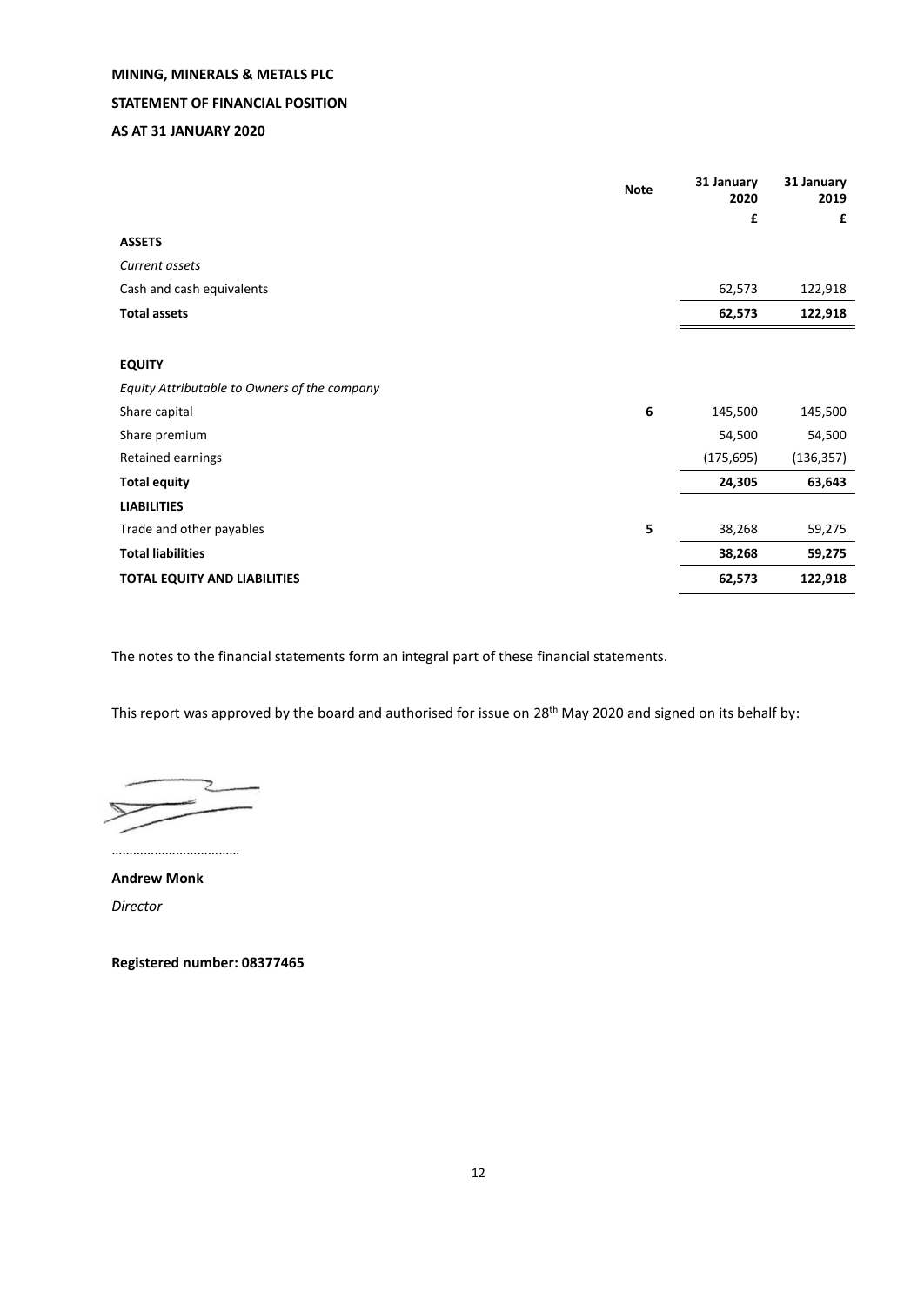# **STATEMENT OF CHANGES IN EQUITY**

# **FOR THE YEAR ENDED 31 JANUARY 2020**

|                                       | <b>Share Capital</b> | Share premium | <b>Retained earnings</b> | <b>Total equity</b> |
|---------------------------------------|----------------------|---------------|--------------------------|---------------------|
| Balance at 31 January 2018            |                      |               |                          |                     |
| Shares issued                         | 145.499              | 54.500        |                          | 199.999             |
| Total comprehensive loss for the year |                      |               | (136,357)                | (136, 357)          |
| Balance at 31 January 2019            | 145.500              | 54,500        | (136, 357)               | 63,642              |
| Total comprehensive loss for the year |                      |               | (39, 338)                | (39, 338)           |
| Balance at 31 January 2020            | 145.500              | 54,500        | (175,695)                | 24,304              |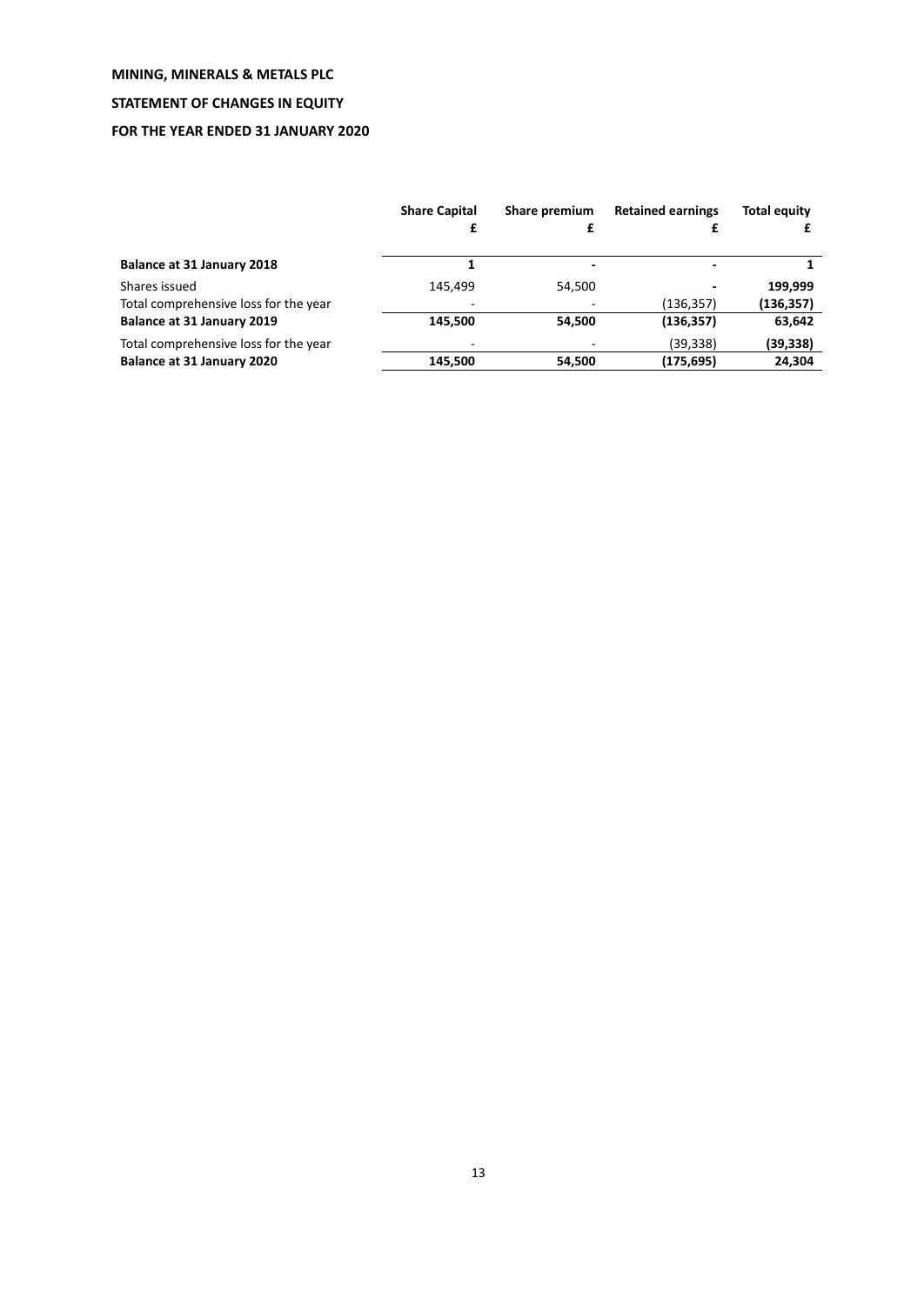# **STATEMENT OF CASHFLOWS**

# **FOR THE YEAR ENDED 31 JANUARY 2020**

|                                                         | Year ended<br>31 January 2020 | Year ended<br>31 January 2019 |
|---------------------------------------------------------|-------------------------------|-------------------------------|
|                                                         | £                             | £                             |
| Loss before tax                                         | (39, 338)                     | (136, 357)                    |
| Adjusted for:<br>(Decrease)/Increase in trade creditors | (21,007)                      | 59,275                        |
| Net cash used in operating activities                   | (60, 345)                     | (77,082)                      |
| <b>Financing activities</b>                             |                               |                               |
| Issue of share capital                                  |                               | 200,000                       |
| Net cash from financing activities                      |                               | 200,000                       |
| (decrease)/increase in cash and cash<br>Net             |                               |                               |
| equivalents                                             | (60, 345)                     | 122,918                       |
| Cash and cash equivalents at beginning of the year      | 122,918                       |                               |
| Cash and cash equivalents at end of the year            | 62,573                        | 122,918                       |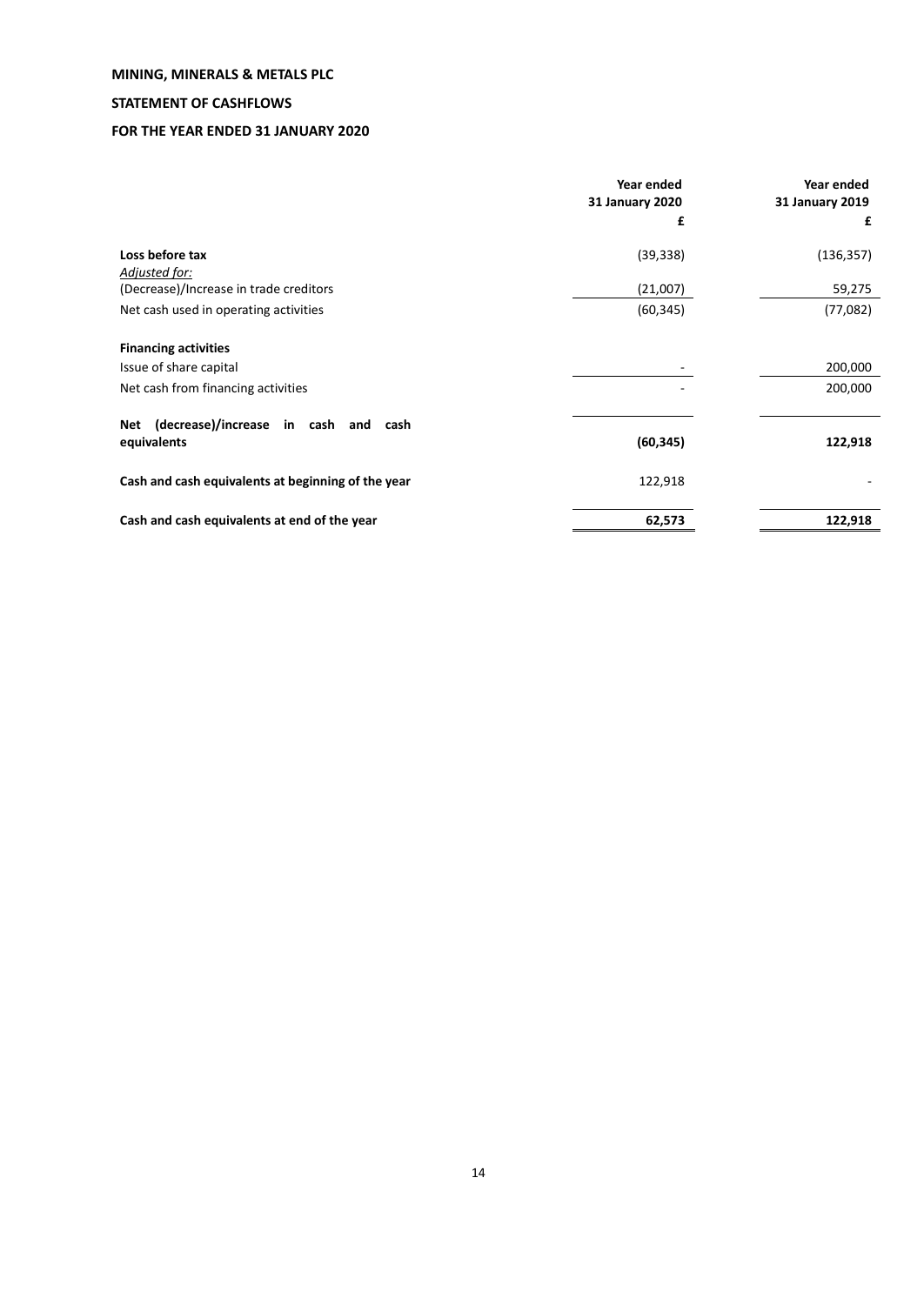### **NOTES TO THE FINANCIAL STATEMENTS**

# **FOR THE YEAR ENDED 31 JANUARY 2020**

### **1. GENERAL INFORMATION**

The Company was incorporated on 28 January 2013 in England and Wales as a limited company, limited by shares and with Registered Number 08377465 under the Companies Act 2006. The Company's registered office address is: New Liverpool House, 15-17 Eldon Street, London EC2M 7LD. The Company has not yet commenced business. The company re-registered as a public limited company on 22 October 2018.

The Company's objective is to undertake an acquisition of a target company or business in the natural resources sector.

The Company does not have a defined life as it has no fixed time limit to conduct the Acquisition

Other than the Directors the company did not have any staff.

# **2. ACCOUNTING POLICIES**

### *Basis of preparation*

The principal accounting policies adopted by the Company in the preparation of the Company Financial Information are set out below.

The Company Financial Information has been presented in Pounds Sterling, being the functional currency of the Company.

The Company Financial Information has been prepared in accordance with International Financial Reporting Standards as adopted by the European Union, including interpretations made by the International Financial Reporting Interpretations Committee (IFRIC) issued by the International Accounting Standards Board (IASB). The standards have been applied consistently.

### *Standards and interpretations issued but not yet applied*

A number of new standards and amendments to standards and interpretations have been issued but are not yet effective and, in some cases, have not yet been adopted by the EU. The Directors do not expect that the adoption of these standards will have a material impact on the Company Financial Information.

### *Going concern*

These financial statements have been prepared on a going concern basis as the Directors have reasonable expectation that the Company has adequate resources to continue in operational existence. The Company is a start-up company and does not currently have any service offering or customer base, however, it has successfully been admitted to the London Stock Exchange ("LSE") – Main Market where it has already raised £514,000 to fund its business plans.

The Directors consider there to be uncertainty over the timing and occurrence of a potential acquisition, however given the proceeds raised to the date of this report and having regard to forecast operating costs there is sufficient headroom to remain in operational existence for a period of at least 12 months from the date the financial statements were approved. .

### *Share capital*

Proceeds from issuance of ordinary shares are classified as equity. Amounts in excess of the nominal value of the shares issued is recognised as share premium. Incremental costs directly attributable to the issuance of new ordinary shares are deducted against share capital.

### *Financial assets and liabilities*

Financial assets and financial liabilities are recognised when the Company becomes a party to the contractual provisions of a financial instrument. Financial assets and financial liabilities are offset if there is a legally enforceable right to set off the recognised amounts and interests and it is intended to settle on a net basis.

#### *Financial liabilities*

The company does not currently have any financial liabilities measured at fair value through profit or loss, therefore all the financial liabilities are initially measured at fair value net of transaction costs and are subsequently measured at amortised cost.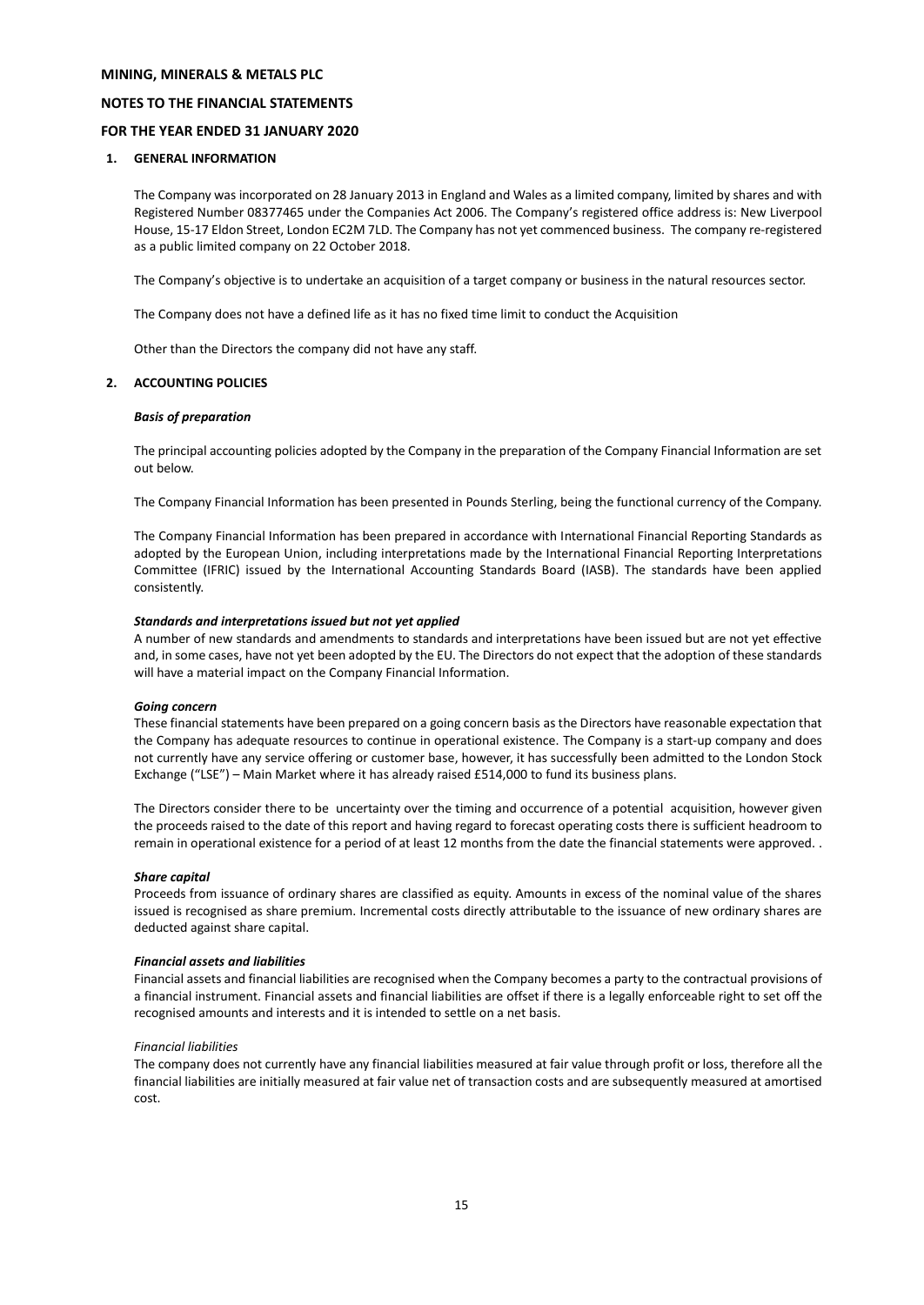# **NOTES TO THE FINANCIAL STATEMENTS**

## **FOR THE YEAR ENDED 31 JANUARY 2020**

### *Use of assumptions and estimates*

In preparing the Company Financial Information, the Directors have to make judgments on how to apply the Company's accounting policies and make estimates about the future. The Directors do not consider there to be any critical judgments or sources of estimation uncertainty that have been made in arriving at the amounts recognised in the Company Financial Information.

# **3. AUDITORS' REMUNERATION**

The loss before income tax is stated after charging:

|                                                                                         | 2020   | 2019   |
|-----------------------------------------------------------------------------------------|--------|--------|
|                                                                                         | £      | £      |
| Auditors' remuneration:                                                                 |        |        |
| Fees payable to the Company's auditor for the audit of the Company's annual<br>accounts | 12,500 | 3,000  |
| Fees payable to the Company's auditor for other services:                               |        |        |
| Corporate finance services                                                              | 1,500  | 25,800 |

# **4. INCOME TAX EXPENSE**

The corporation tax in the UK applied during the year was 19%.

The charge for the period can be reconciled to the loss in the Statement of Comprehensive income as follow:

|                                           | 2020      | 2019       |
|-------------------------------------------|-----------|------------|
|                                           | £         | £          |
| Loss before tax on continuing operations  | (39, 338) | (136, 357) |
| Tax at the UK corporation tax rate of 19% | (7, 474)  | (25,908)   |
| Unutilised tax loss carry forward         | 7,474     | 25,908     |
| Tax charge for the period                 | -         |            |

The Company has accumulated tax losses of £175,695. No deferred tax asset has been recognised in respect of the losses carried forward, due to the uncertainty as to whether the Company will generate sufficient future profits in the foreseeable future to prudently justify this.

# **5. TRADE AND OTHER PAYABLES**

|                | 2020   | 2019   |
|----------------|--------|--------|
|                | £      | £      |
| Trade payables | 23,268 | 49,275 |
| Accruals       | 15,000 | 10,000 |
|                | 38,268 | 59,275 |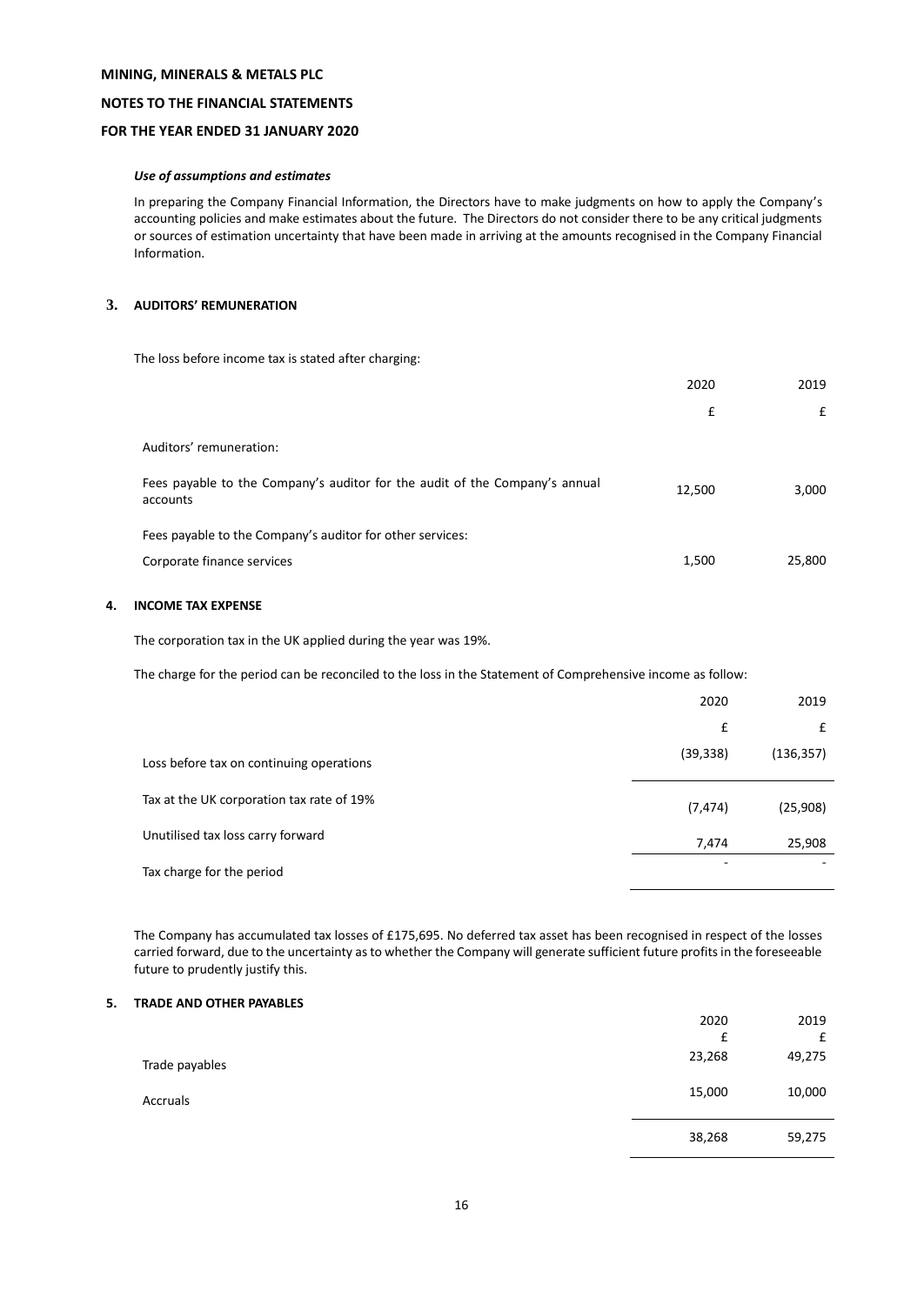### **6. SHARE CAPITAL**

### **Ordinary shares of £0.01 each**

|                            | Number of<br>shares | Amount<br>£ |
|----------------------------|---------------------|-------------|
| Issued, called up and paid | 14,550,000          | 145,500     |
|                            | 14,550,000          | 145,500     |

On incorporation on 28 January 2013 and as at 31 January 2018, the Company had in issue 1 ordinary share of £1 par value.

On 13 September 2018 the Company issued 95,999 shares of £1 par value at a price of £1 per share to various individual investors including 62,000 to Directors. On the same date, the Company subdivided its shares to a par value of £0.01.

On 20 December 2018 the Company issued 4,950,000 ordinary shares of £0.01 par value to various individual investors. 4,700,000 were issued at £0.02 per share and 250,000 at £0.04 per share.

As at 31 January 2020, the Company had 14,550,000 ordinary shares of £0.01 par value in issue.

### **7. DIRECTORS' EMOLUMENTS**

No amount was paid or become payable to any of the Directors of the Company and there were no staff costs as no staff was employed by the Company during the period ended 31 January 2020 (2019: NIL).

### **8. FINANCIAL RISK MANAGEMENT**

The Company uses a limited number of financial instruments, comprising cash and various items such as trade payables, which arise directly from operations. The Company does not trade in financial instruments.

### **Financial risk factors**

The Company's activities expose it to a variety of financial risks: credit risk and liquidity risk. The Company's overall risk management programme focuses on the unpredictability of financial markets and seeks to minimise potential adverse effects on the Company's financial performance.

### **a) Credit risk**

The Company does not have any major concentrations of credit risk related to any individual customer or counterparty.

# **b) Liquidity risk**

Prudent liquidity risk management implies maintaining sufficient cash, the Company ensures it has adequate resource to discharge all its liabilities. The directors have considered the liquidity risk as part of their going concern assessment. (See note 2).

### **Fair values**

Management assessed that the fair values of cash trade payables and other current liabilities approximate their carrying amounts largely due to the short-term maturities of these instruments.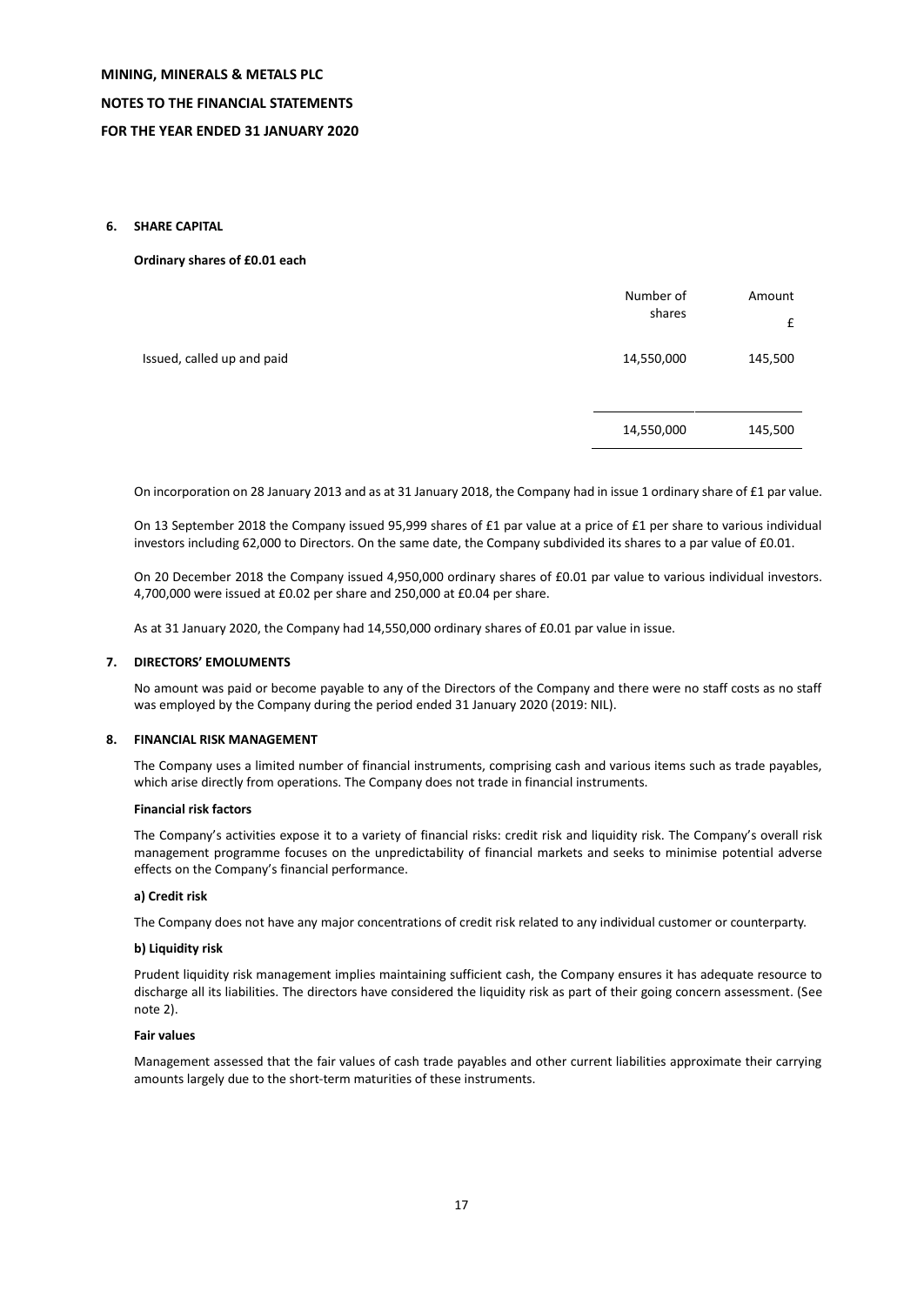## **NOTES TO THE FINANCIAL STATEMENTS**

# **FOR THE YEAR ENDED 31 JANUARY 2020**

### **9. CAPITAL MANAGEMENT POLICY**

The Company's objectives when managing capital are to safeguard the Company's ability to continue as a going concern in order to provide returns for shareholders and benefits for other stakeholders and to maintain an optimal capital structure to reduce the cost of capital. The capital structure of the Company consists of equity attributable to equity holders of the Company, comprising issued share capital and reserves.

### **10. FINANCIAL INSTRUMENTS**

The Company's principal financial instruments comprise cash and cash equivalents and other payable. The Company's accounting policies and method adopted, including the criteria for recognition, the basis on which income and expenses are recognised in respect of each class of financial assets, financial liability and equity instrument are set out in Note 2. The Company do not use financial instruments for speculative purposes.

The principal financial instruments used by the Company, from which financial instrument risk arises, are as follows:

|                                                  | 2020   | 2019    |
|--------------------------------------------------|--------|---------|
|                                                  | £      | £       |
| <b>Financial assets</b>                          |        |         |
| Cash and cash equivalents                        | 62,573 | 122,918 |
| <b>Total financial assets</b>                    | 62,573 | 122,918 |
| Financial liabilities measured at amortised cost |        |         |
| Trade and other payables                         | 38,268 | 59,275  |
| <b>Total financial liabilities</b>               | 38,268 | 59,275  |

There are no financial assets that are either past due or impaired. The financial liabilities are due for payment in 1 to 3 months.

### **11. LOSS PER SHARE**

The loss per share has been calculated using the loss for the year and the weighted average number of ordinary shares entitled to dividend rights which were outstanding during the year. There were no potentially dilutive ordinary shares at the year end.

|                                                                   | 2020       | 2019       |
|-------------------------------------------------------------------|------------|------------|
|                                                                   | £          |            |
| Loss for the period attributable to equity holders of the Company | (39, 338)  | (136, 357) |
| Weighted average number of ordinary shares (number of shares)     | 14,550,000 | 4,251,842  |
| Loss per share (pence per share)                                  | (0.27)     | (3.21)     |